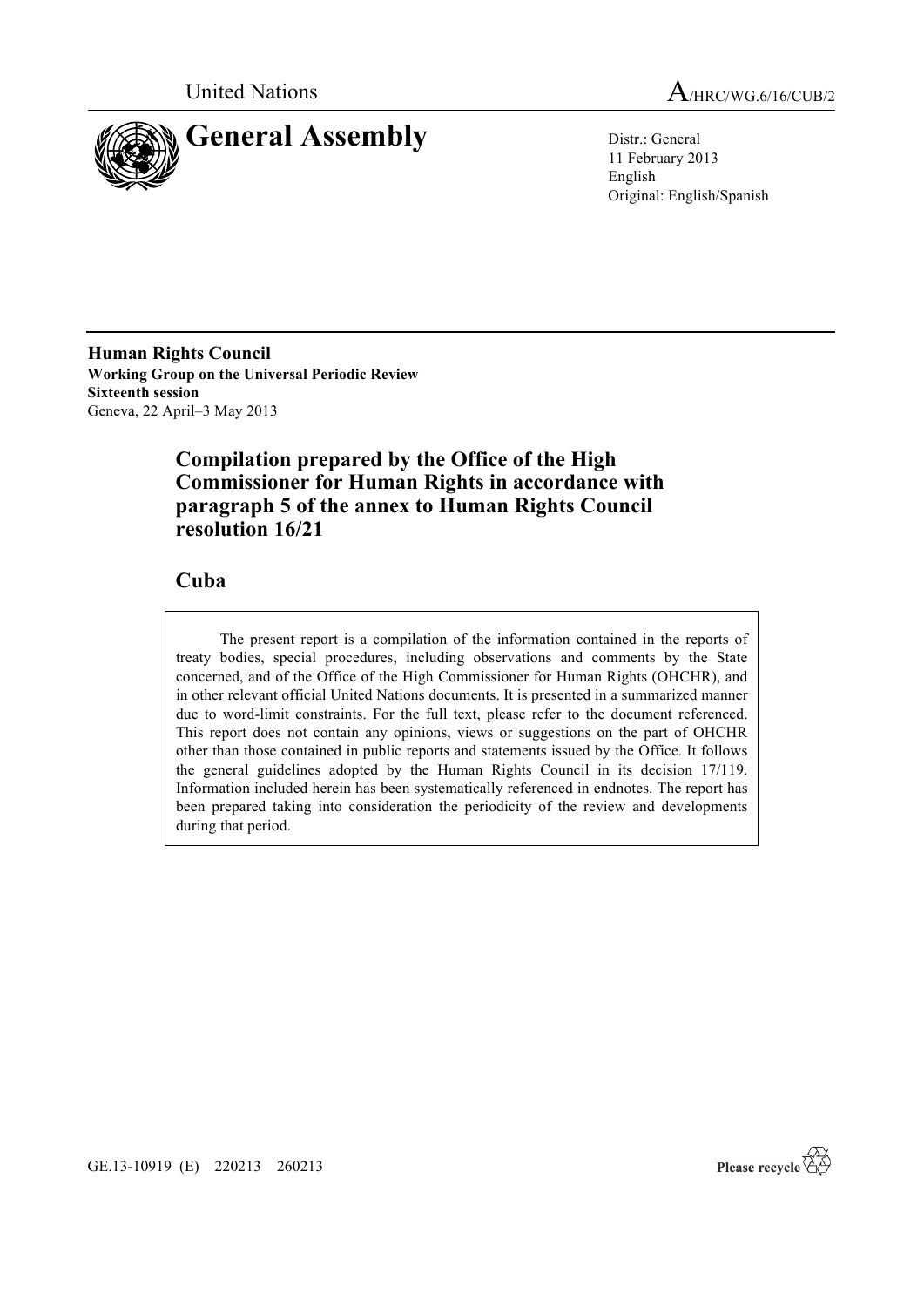# **I. Background and framework**

# **A. Scope of international obligations**<sup>1</sup>

# **International human rights treaties<sup>2</sup>**

|                                                                    | Status during previous cycle                                                                                                                                                                                                                                                                                       | Action after review | Not ratified/not accepted                                                                                                                                                         |
|--------------------------------------------------------------------|--------------------------------------------------------------------------------------------------------------------------------------------------------------------------------------------------------------------------------------------------------------------------------------------------------------------|---------------------|-----------------------------------------------------------------------------------------------------------------------------------------------------------------------------------|
| Ratification,<br>accession or<br>succession                        | <b>ICERD</b> (1972)<br>ICESCR (signature only, 2008)<br>ICCPR (signature only 2008)<br><b>CEDAW</b> (1980)<br>CAT (1995)<br>CRC (1991)<br>OP-CRC-AC (2007)<br>OP-CRC-SC (2001)<br>CRPD (2007)                                                                                                                      | CPED (2009)         | <b>ICCPR-OP2</b><br>OP-CAT<br><b>ICRMW</b>                                                                                                                                        |
| Reservations.<br>declarations and/or<br>understandings             | ICERD (reservation, art. 22, 1972)<br>ICESCR (general declaration, 2008)<br>ICCPR (general declaration, 2008)<br>CEDAW (reservation, art. 29, 1980)<br>CAT (declaration, arts. 2, para. 1, 20, paras.<br>$1-3$ , 28 and 30, 1995)<br>CRC (declaration, art. 1, 1991)<br>CPED (declaration, art. 42, para. 2, 2009) |                     |                                                                                                                                                                                   |
| Complaint<br>procedures, inquiry<br>and urgent action <sup>3</sup> | ICCPR (signature only, 2008)<br>OP-CEDAW (signature only 2000)<br>CAT, art. 20 (1995)                                                                                                                                                                                                                              |                     | ICERD, art. 14<br><b>OP-ICESCR</b><br><b>ICCPR-OP1</b><br>OP-CEDAW, art. 8 (2000)<br>CAT, arts. 21 and 22<br>OP-CRC-IC<br><b>ICRMW</b><br><b>OP-CRPD</b><br>CPED, arts. 31 and 32 |

#### **Other main relevant international instruments**

|                                                    | Status during previous cycle                                                                                    | Action after review | Not ratified                                                                          |
|----------------------------------------------------|-----------------------------------------------------------------------------------------------------------------|---------------------|---------------------------------------------------------------------------------------|
| <i>Ratification,</i><br>accession or<br>succession | Convention on the Prevention and<br>Punishment of the Crime of Genocide<br>Geneva Conventions of 12 August 1949 |                     | Rome Statute of the<br>International Criminal Court<br>Additional Protocol III to the |
|                                                    | and Additional Protocols thereto <sup>4</sup> except<br>Protocol III                                            |                     | 1949 Geneva Conventions <sup>5</sup>                                                  |
|                                                    | ILO fundamental conventions, except<br>Convention No. $182^6$                                                   |                     | Palermo Protocol <sup>7</sup>                                                         |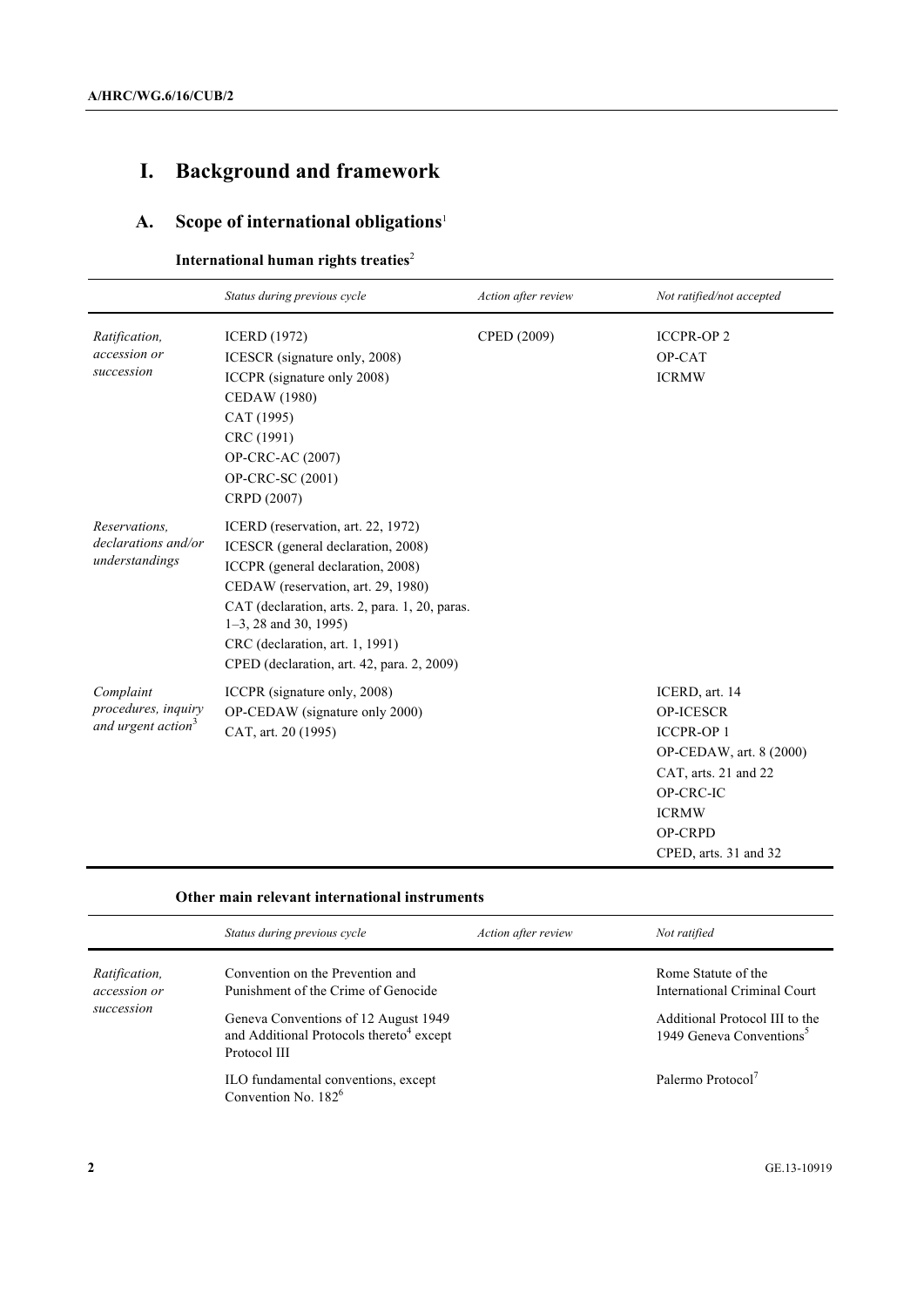| Status during previous cycle                                    | Action after review | Not ratified                                                  |
|-----------------------------------------------------------------|---------------------|---------------------------------------------------------------|
| <b>UNESCO</b> Convention against<br>Discrimination in Education |                     | Conventions on refugees and<br>stateless persons <sup>8</sup> |
|                                                                 |                     | $\text{ILO}$ Convention No. 182 <sup>9</sup>                  |
|                                                                 |                     | ILO Conventions Nos. 169<br>and $189^{10}$                    |

1. Several treaty bodies encouraged Cuba to ratify ICESCR; OP-ICESCR; ICCPR; ICCPR-OP1; ICCPR-OP2; OP-CEDAW; OP-CAT; ICRMW; OP-CRPD; Convention relating to the Status of Refugees and its Protocol; Convention relating to the Status of Stateless Persons; and Convention on the Reduction of Statelessness; the Palermo Protocol; the three Hague Conventions and ILO Convention 182.<sup>11</sup> The Office of the United Nations High Commissioner for Refugees (UNHCR) indicated that no action to sign the Palermo Protocols had been taken.<sup>12</sup>

2. In 2011, CRC called upon Cuba to withdraw its declaration to article 1 of the Convention.<sup>13</sup>

3. In 2011, CERD recommended that Cuba ratify the amendments to article 8, paragraph 6 of the Convention<sup>14</sup> and encouraged Cuba to make the optional declaration provided for in article 14 of the Convention.<sup>15</sup>

4. In 2012, CAT recommended that Cuba make the declarations under articles 21 and 22 of the Convention.<sup>16</sup>

5. UNHCR recommended that Cuba accede to the 1951 Convention on the Status of Refugees.<sup>17</sup>

# **B. Constitutional and legislative framework**

6. CERD took note with concern that illegal entry into Cuba is a criminal offence.<sup>18</sup>

7. CERD noted that criminal legislation did not classify racial motivation as an aggravating circumstance and recommended amending the legislation.<sup>19</sup> It recommended that Cuba ensure that national legislation contains provisions regarding effective protection and remedies against violations of the Convention.<sup>20</sup>

8. CRC recommended that Cuba review all legislation affecting children; harmonize its legislation, particularly the Child and Youth Code, with the Convention; and adopt the draft Family Code.<sup>21</sup>

9. While noting Cuba's statement that its legislation contained no prohibition of the right to strike, the Committee of Experts on the Application of Conventions and Recommendations, (ILO Committee of Experts) requested Cuba to ensure that in the Labour Code reform no one suffers discrimination for having peacefully exercised this right.22

10. CRC was concerned that the age of majority was 16 years and called upon Cuba to amend the Family Code, Penal Code and Labour Code to raise the age of majority to 18 years.<sup>23</sup>

11. CRC was concerned that the principle of the best interest was not duly integrated into the legislation as it did not consider children as persons entitled to individual rights. It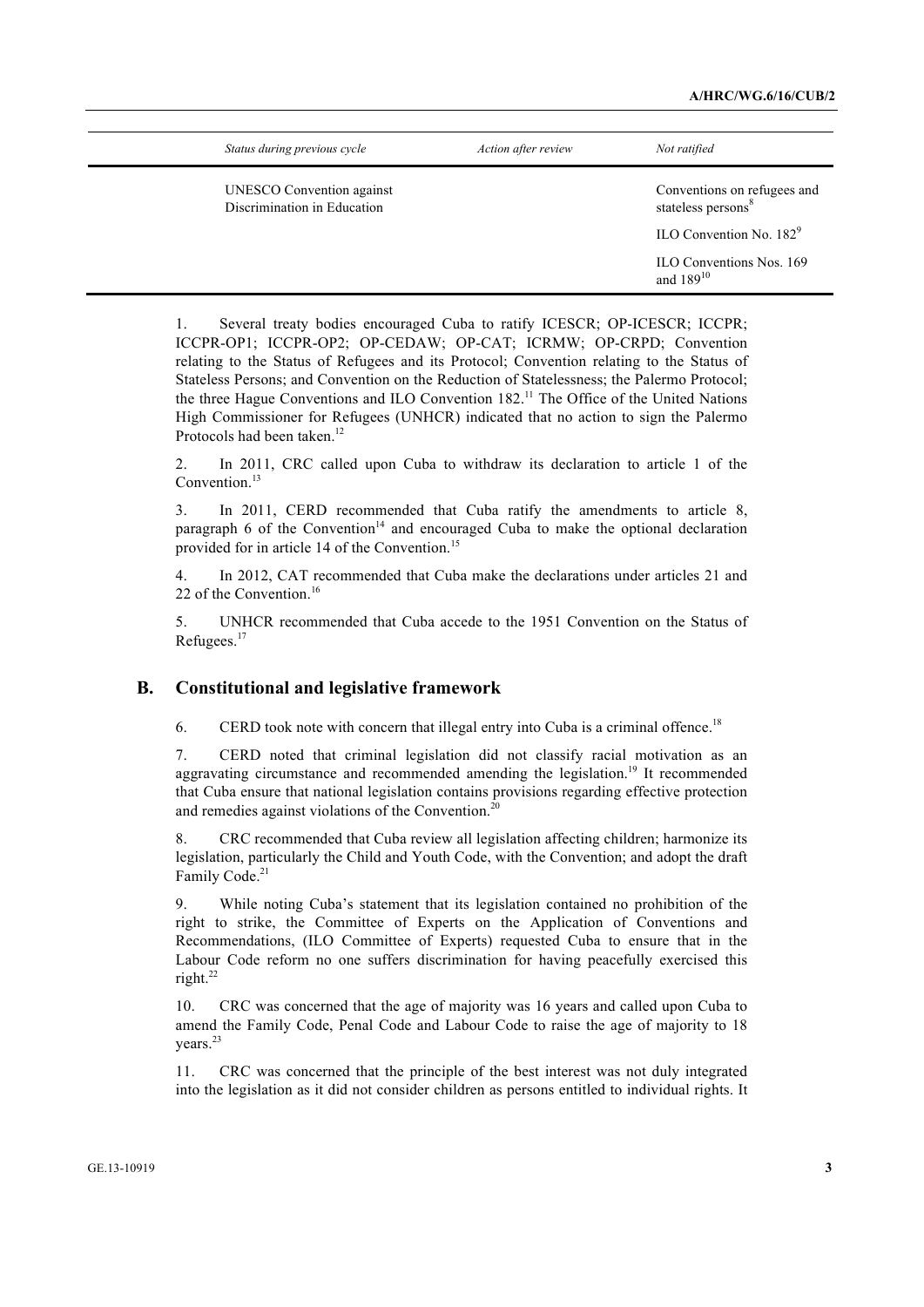recommended that Cuba incorporate such principle in the legislation, including in the draft Family Code, in administrative and judicial proceedings and in policies.<sup>24</sup>

### **C. Institutional and human rights infrastructure and policy measures**

12. CRC, CERD and CAT recommended that Cuba establish a national human rights institution in accordance with the Paris Principles.<sup>25</sup>

13. CERD noted with interest the establishment of a series of commissions to analyse and study racial discrimination, such as the Commission against Racism and Racial Discrimination of the Cuban Writers and Artists Union (UNEAC) and the inter-agency commission coordinated by the José Martí National Library.<sup>26</sup> It also noted the establishment of a coordinating group under the direction of the Central Committee of the Communist Party of Cuba to examine the issue of race and propose relevant actions.<sup>27</sup> However, CERD noted that Cuba had not established an independent body to monitor, supervise and assess the progress made in combating racism and racial discrimination, identify manifestations of indirect discrimination and submit proposals for improvements.<sup>28</sup>

14. While noting that the Attorney-General's Office and the Ministry of the Interior were empowered to inspect detention facilities, CAT recommended that Cuba establish an independent national system to monitor and inspect all detention places.<sup>29</sup>

15. CAT regretted that no independent mechanism had been established to receive complaints, conduct investigations into allegations of torture and ill-treatment and punish those responsible. It recommended that Cuba establish an independent mechanism for receiving complaints of torture and ill-treatment.<sup>30</sup>

16. While noting that, within the National Assembly, there was a permanent Commission on Children, Youth and Equal Rights for Women, CRC was concerned about the absence of a mechanism for coordinating the actions of all ministries and agencies responsible for the implementation of the Convention and lack of cooperation amongst the national, provincial and municipal authorities. It recommended that Cuba establish a national mechanism to coordinate all activities related to children's rights and to ensure that the national, provincial and municipal authorities cooperate in the implementation of the Convention.<sup>3</sup>

17. UNCT indicated that an economic and institutional reorganization process had been carried out focusing on national priorities such as food security, import substitution policy as well as on the efficiency and productivity of the economy. It highlighted the adoption in 2011, after a popular debate, of the Economic and Social Policy Guidelines for the Party and the Revolution where national challenges and development topics were addressed, such as the buying and selling of motor vehicles among private individuals, the buying and selling of houses, and the enabling of Cubans living in the country to travel abroad as tourists.32 To implement these guidelines, the Permanent Commission of the Government for Implementation and Development was established.<sup>33</sup>

18. While noting the National Plan of Action for Children (2004–2010), CRC recommended that Cuba, in consultation with relevant partners, adopt and implement a national plan or policy covering all areas of the Convention and its two Optional Protocols.<sup>34</sup>

19. CAT welcomed the work of the National Group for the Prevention and Treatment of Domestic Violence.<sup>35</sup>

20. CERD welcomed the activities held in 2011 in commemoration of the International Year for People of African Descent.<sup>36</sup>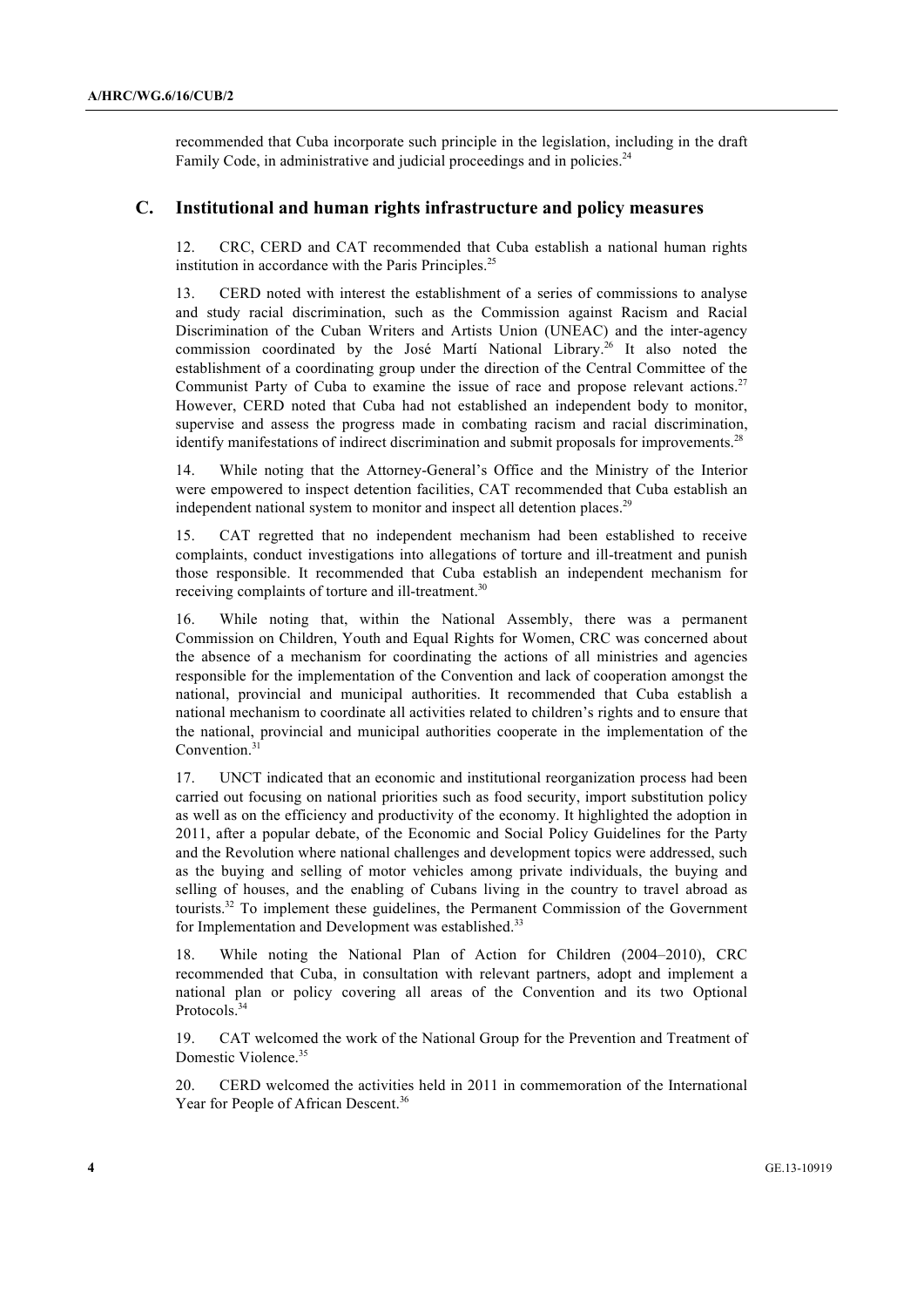21. UNESCO acknowledged Cuba's cooperation for literacy through its programme "Yo si puedo" implemented by Cuban teachers.<sup>37</sup>

# **II. Cooperation with human rights mechanisms**

# **A. Cooperation with treaty bodies**<sup>38</sup>

# **1. Reporting status**

| Treaty body  | Concluding observations<br>included in previous<br>review | Latest report<br>submitted since<br>previous review | Latest concluding<br>observations | Reporting status                                                                 |
|--------------|-----------------------------------------------------------|-----------------------------------------------------|-----------------------------------|----------------------------------------------------------------------------------|
| <b>CERD</b>  | Aug. 1998                                                 | 2009                                                | March 2011                        | Nineteenth to twenty-first reports due in 2003                                   |
| <b>CEDAW</b> | Aug. 2006                                                 | 2011                                                |                                   | Seventh and eighth reports pending<br>consideration in 2013                      |
| <b>CAT</b>   | Nov. 1997                                                 |                                                     | May 2012                          | Third report due in 2010                                                         |
| <b>CRC</b>   | May 1997                                                  | 2009/2011                                           | June 2011                         | Third to sixth reports due in 2017                                               |
|              |                                                           |                                                     |                                   | Initial OP-CRC-AC pending consideration.<br>Initial OP-CRC-SC overdue since 2003 |
| <b>CRPD</b>  |                                                           |                                                     |                                   | Initial report overdue since 2010                                                |
| <b>CED</b>   |                                                           |                                                     |                                   | Report overdue since 2012                                                        |

#### **2. Responses to specific follow-up requests by treaty bodies**

|              | Concidumg observations |                                                                                                                                                                            |              |
|--------------|------------------------|----------------------------------------------------------------------------------------------------------------------------------------------------------------------------|--------------|
| Treaty body  | Due in                 | Subject matter                                                                                                                                                             | Submitted in |
| <b>CERD</b>  | 2012                   | Proceedings on racial discrimination, racial stereotypes<br>and expulsion of foreigners. <sup>39</sup>                                                                     | ٠            |
| <b>CEDAW</b> |                        |                                                                                                                                                                            |              |
| <b>CAT</b>   | 2013                   | Fundamental legal safeguards for detainees;<br>investigations and prosecution torture or ill-treatment;<br>and remedies and redress provided to the victims. <sup>40</sup> |              |

# **Concluding observations**

# **B. Cooperation with special procedures**

|                     | Status during previous cycle                               | Current status |  |  |
|---------------------|------------------------------------------------------------|----------------|--|--|
| Standing invitation | No                                                         | No             |  |  |
| Visits undertaken   | Right to food $(28 \text{ Oct. to } 6 \text{ Nov. } 2007)$ |                |  |  |
|                     | Mercenaries (12 to 17 Sept. 1999)                          |                |  |  |
|                     | Violence against women (7 to 12 June 1999)                 |                |  |  |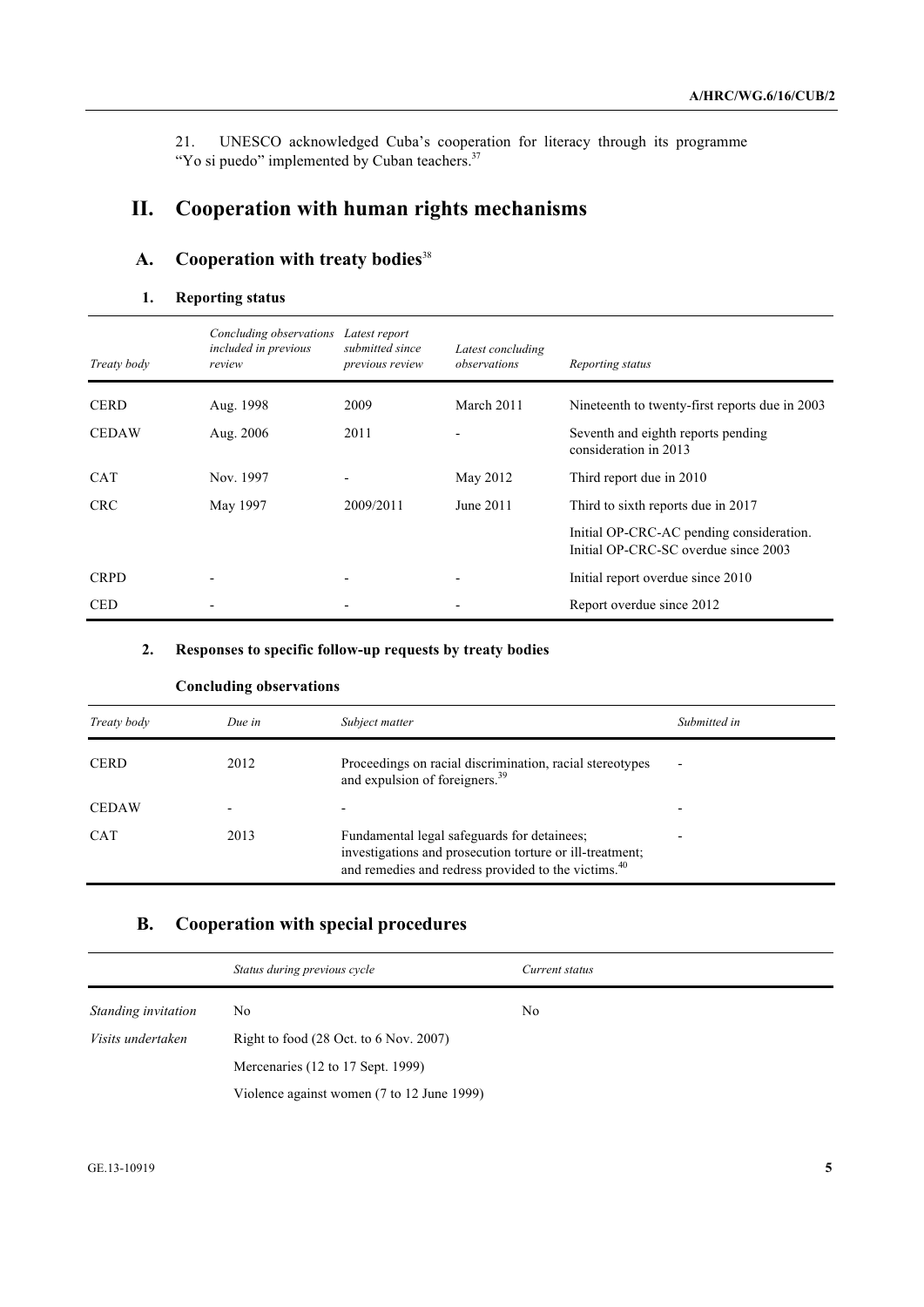#### **A/HRC/WG.6/16/CUB/2**

|                                                              | Status during previous cycle                             | Current status                                                                                     |  |
|--------------------------------------------------------------|----------------------------------------------------------|----------------------------------------------------------------------------------------------------|--|
| <i>Visits agreed to in</i><br>principle                      | None                                                     | Torture (accepted in 2009)                                                                         |  |
| <i>Visits requested</i>                                      | Freedom of religion or belief (requested in 2006)        | Freedom of peaceful assembly and of association<br>(requested in 2011)                             |  |
|                                                              |                                                          | Violence against women (requested in 2012)                                                         |  |
|                                                              | Freedom of opinion and expression (requested in<br>2003) |                                                                                                    |  |
| Responses to letters of<br>allegations and urgent<br>appeals | communications                                           | During the period under review 13 communications were sent. The Government replied to all of these |  |

22. CAT noted Cuba's positive response to the visit request of the Special Rapporteur on the question of torture as confirmed in its voluntary commitments during the universal periodic review. 41

# **C. Cooperation with the Office of the High Commissioner for Human Rights**

23. In 2013, Cuba made a financial contribution to the Office of the High Commissioner for Human Rights.<sup>42</sup>

# **III. Implementation of international human rights obligations, taking into account applicable international humanitarian law**

#### **A. Equality and non-discrimination**

24. CRC was concerned about widespread patriarchal attitudes and deep-rooted gender stereotypes regarding the roles and responsibilities of women and men in the family, leading to domestic violence against women and children. It encouraged Cuba to strengthen awareness-raising to combat gender stereotypes.<sup>43</sup>

25. CERD noted with appreciation the classification of apartheid as a criminal offence.<sup>44</sup>

26. CERD remained concerned about deeply rooted negative racial stereotypes and prejudices and by their sexist dimension. It encouraged Cuba to continue its efforts to put an end to racial stereotypes and prejudices, particularly through awareness campaigns and public education programmes. It also urged Cuba to ensure that the media avoids stereotypes based on racial discrimination. CERD reminded Cuba of the need to mainstream a gender perspective into all policies and strategies for combating racial discrimination.<sup>45</sup>

27. CERD remained concerned at the lack of reported cases, prosecutions and convictions relating to acts of racial discrimination and recalled that the lack of cases might be due to the victims' lack of information about the existing remedies. CERD recommended that the public at large be properly informed about their rights and the legal remedies available if those rights were violated.<sup>46</sup>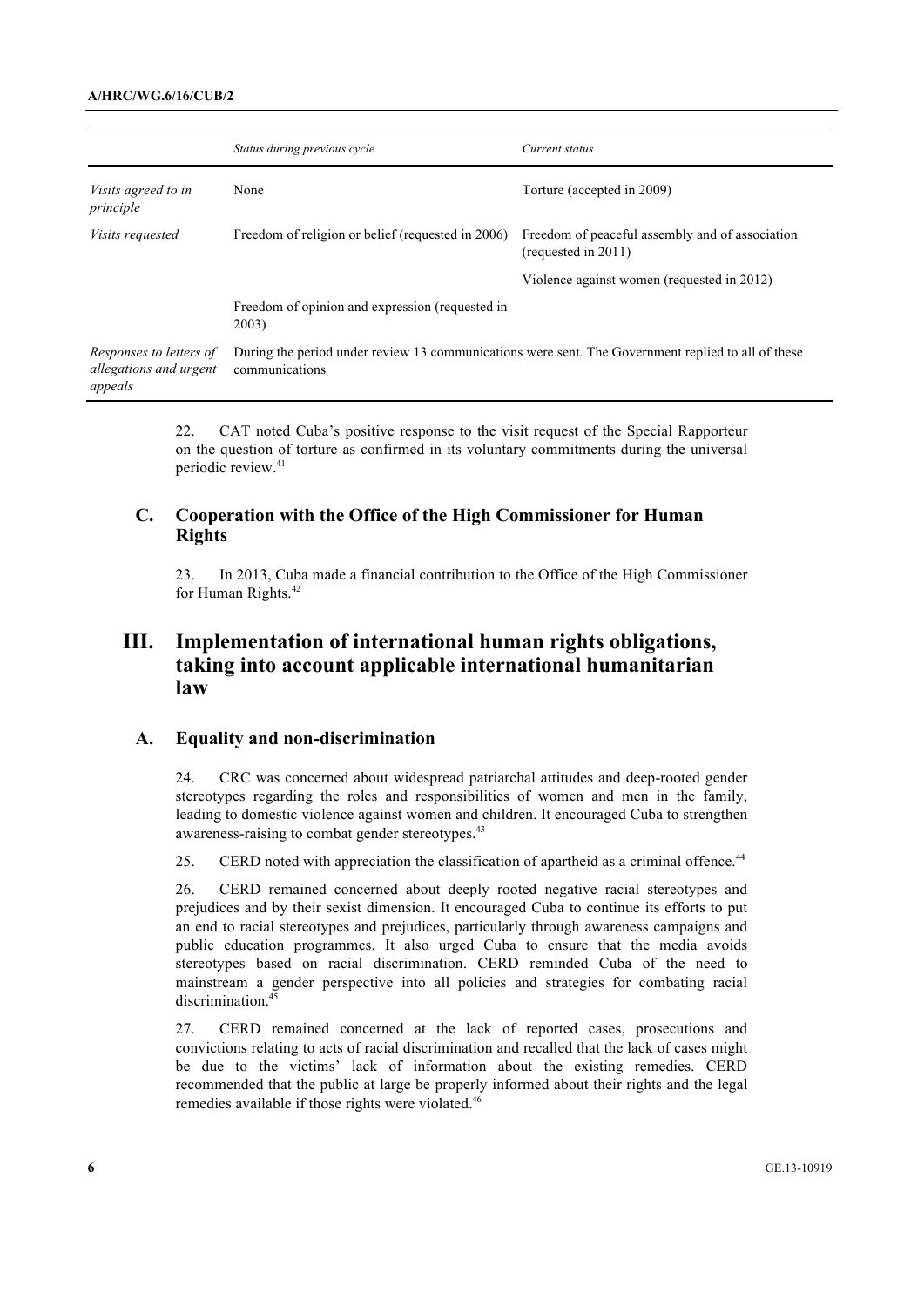28. CERD welcomed the special measures and affirmative action taken to improve the representation of the population of African descent within public service and State enterprises and encouraged Cuba to step up its efforts to this end.<sup>47</sup>

#### **B. Right to life, liberty and security of the person**

29. In 2012, Cuba abstained during the adoption of General Assembly resolution 67/176 calling for a moratorium on the death penalty.<sup>48</sup>

30. While noting that there were no convicted prisoners awaiting executions and that all death sentences had been commuted to prison sentences of 30 years or life imprisonment, CAT remained concerned about high number of offences carrying the death penalty. It urged Cuba to abolish the death penalty.<sup>49</sup> CERD also invited Cuba to abolish the death penalty or formalize the de facto moratorium.50

31. CAT noted that information provided by Cuba indicated that between 2010 and 2011 there were 202 deaths in the Cuban prison system. It urged Cuba to promptly investigate all deaths in custody; assess the health care received by inmates; provide compensation to the victims' families; and guarantee monitoring and medical treatment of persons deprived of their liberty on hunger strike.<sup>51</sup>

32. CAT regretted that torture was still not codified as a specific offence and urged Cuba to criminalize torture.<sup>52</sup>

33. While noting that a programme of investment in the prison system had been approved, CAT was concerned about reports that the prison population allegedly experienced overcrowding, malnutrition, lack of hygiene, unhealthy conditions, and inadequate medical care. Reports also recount unjustified restrictions on family visits, transfers to detention facilities a long way from families of detainees, solitary confinement and physical and verbal abuse of prisoners. It recommended that Cuba ensure that detention conditions conform to the Standard Minimum Rules for the Treatment of Prisoners and in particular prohibit any cruel, inhuman or degrading punishment, such as solitary confinement.<sup>53</sup>

34. Regarding the death of 26 patients from hypothermia in January 2010 in the Havana Psychiatric Hospital, CAT urged Cuba to resolve any deficiencies in the psychiatric hospital network. It recommended that an analysis of the way in which psychiatric institutions operate be undertaken, with a view to adopting legislative and administrative measures to ensure that the guarantees required to prevent torture are applied in practice.<sup>54</sup>

35. While noting Cuba's statement that its legal system did not allow incommunicado detention, CAT remained concerned about protracted pretrial detention and indefinite detention of persons deprived of their liberty for political reasons. It urged Cuba to ensure that pretrial detention is not excessively prolonged; amend the Criminal Procedure Act to prevent indefinite prolongation of the examination of the preliminary case; ensure access to legal assistance; and respect the personal liberties of persons released on extra-penitentiary  $leave.$ <sup>55</sup>

36. CAT was concerned about the provisions of the Criminal Code, particularly the definition, based on subjective and vague concepts, of "dangerousness". It recommended that Cuba end the use of administrative detention on the basis of vague, subjective and imprecise criminal concepts such as pre-criminal social dangerousness.<sup>5</sup>

37. CRC was concerned about provisions permitting corporal punishment against children by their parents and guardians; and that corporal punishment was used at school and social institutions as a "discipline" measure. It recommended that Cuba ban corporal punishment and conduct public awareness campaigns on alternative non-violent forms of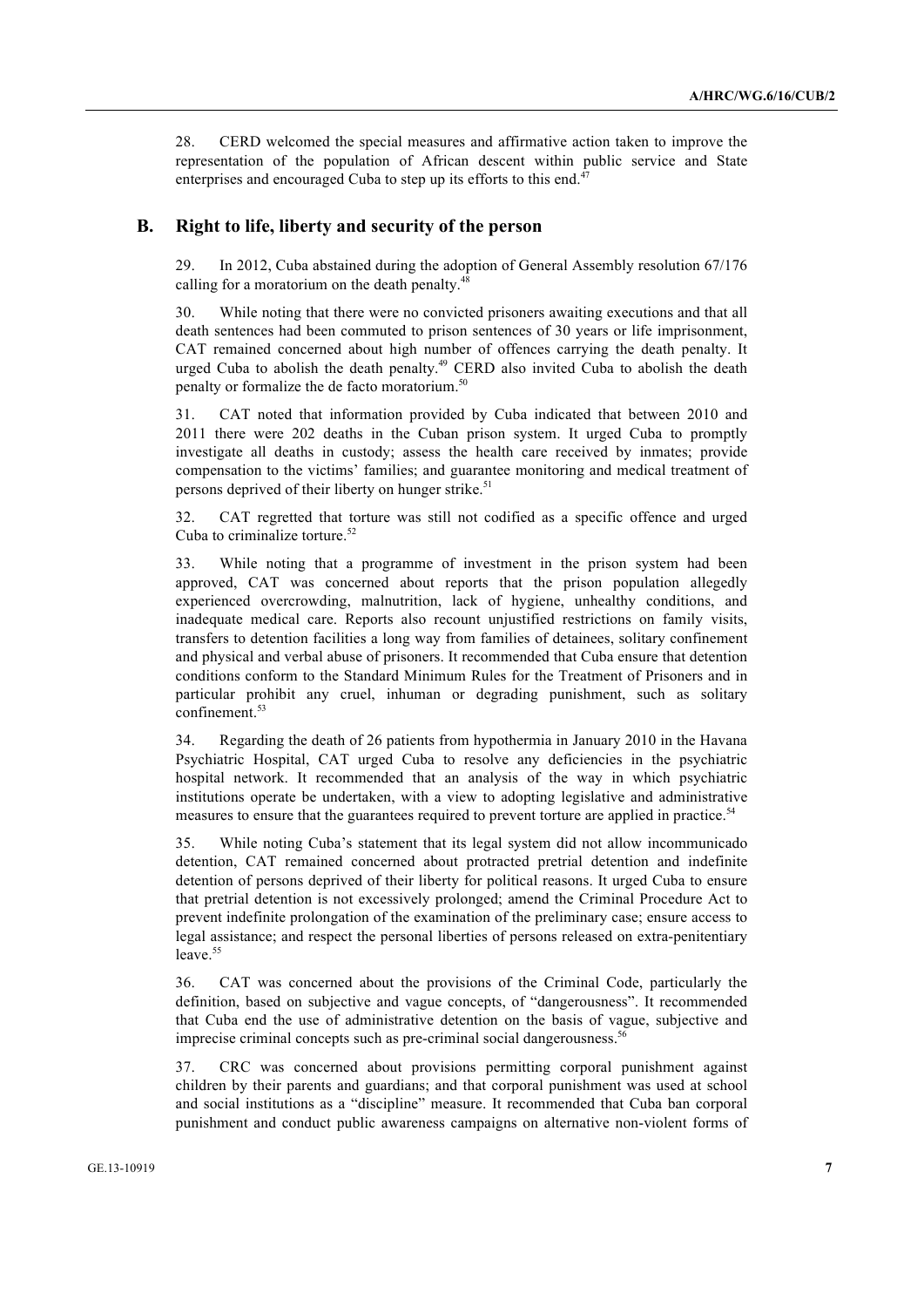discipline.<sup>57</sup> It encouraged Cuba to eliminate all forms of violence against children, including by implementing the recommendations of the United Nations Study on violence against children, paying particular attention to gender.<sup>58</sup>

38. CRC remained concerned that children might be engaged in child labour, sexual exploitation and prostitution, particularly within the tourism industry. It urged Cuba to protect children from any form of economic and sexual exploitation; and prosecute those responsible.<sup>59</sup>

39. CRC was concerned that the Penal Code provisions, sanctioning the use of children in prostitution and pornography and the sale of children, were limited to children under 16 years of age; and that children above 16 years engaged in prostitution could be placed in "re-education centres". It recommended that Cuba review its Penal Code to extend the protection of children from child prostitution, child pornography and sale of children up to the age of 18 years; and to refrain from placing in re-education centres children engaged in prostitution and to provide them with recovery, social reintegration and rehabilitation services.<sup>60</sup>

40. CRC was concerned that the Labour Code did not prohibit all types of hazardous work for children. It recommended that Cuba review its Labour Code.<sup>61</sup>

41. CRC recommended that Cuba protect all child victims of abuse, domestic violence, sexual and economic exploitation, abduction and trafficking, and/or witnesses of such crimes<sup>62</sup>

42. CERD took note of the measures adopted by Cuba to combat trafficking in human beings, particularly trafficking in women and children for the purpose of sexual exploitation, but regretted the lack of information on the scale of the domestic trafficking problem and its incidence among the population of African descent.<sup>63</sup>

### **C. Administration of justice, including impunity, and the rule of law**

43. CAT was concerned about the lack of independence within the judiciary and the legal profession. It urged Cuba to guarantee the independence of judiciary; and ensure compliance with the Basic Principles on the Role of Lawyers.<sup>64</sup>

44. While noting the constitutional safeguards and the provisions of the Criminal Procedure Act establishing the inadmissibility of evidence obtained through torture, CAT expressed concern about the use of coercive methods during questioning. It urged Cuba to guarantee the inadmissibility of coerced confessions.<sup>65</sup>

45. CAT was concerned that Cuba did not extend all legal safeguards to all prisoners from the outset of detention. It urged Cuba to ensure that all detainees enjoy all fundamental legal safeguards; and guarantee the right of any person deprived of their liberty to have access to an immediate remedy to challenge the legality of their detention.<sup>66</sup>

46. Although Cuba provided information about the various mechanisms that deal with complaints, CAT urged Cuba to have all torture and ill-treatment complaints investigated by an independent body; suspend suspects from duty and compensate the victims. It also urged Cuba to protect and assist complainants and witnesses of torture and ill-treatment.<sup>67</sup>

47. CAT was concerned that victims of torture or ill-treatment could not obtain compensation if the perpetrator had been subjected to disciplinary rather than criminal sanctions. It urged Cuba to ensure that all victims of torture and ill-treatment obtain redress.<sup>68</sup>

48. Regarding children in conflict with the law, CRC was concerned that children under 15 years could be placed in institutional facilities and that the juvenile justice system was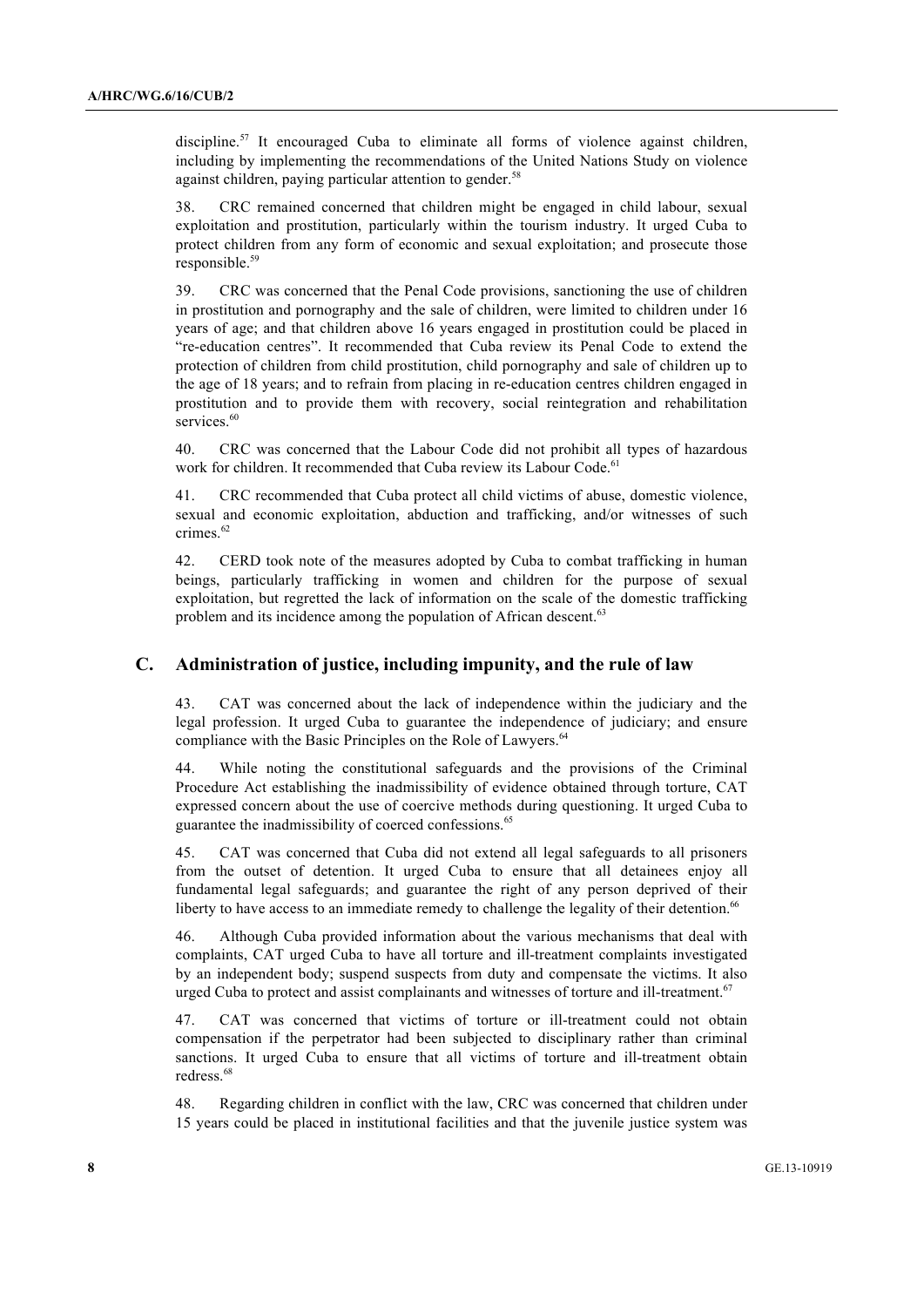not in compliance with the Convention. It urged Cuba to implement juvenile justice standards; treat children between 16 and 18 as juvenile offenders and not as adults; establish specialized courts for children in conflict with the law and ensure that children are held in detention only as a last resort, for as short a time as possible and separately from adults.<sup>69</sup>

# **D. Right to privacy, marriage and family life**

49. UNHCR encouraged Cuba to consider amending the legislation with a view to granting Cuban nationality to children born of Cuban nationals, when such children would otherwise be stateless.<sup>70</sup> CRC also recommended that Cuba ensure the right of the child to a nationality.<sup>71</sup>

50. CRC encouraged Cuba to ensure adequate care and protection of children deprived of their family environment, and prevent separation of children from their families.<sup>72</sup>

### **E. Freedom of movement**

51. The United Nations Country Team (UNCT) indicated that the updating of the migration policy had been approved in 2012, forgoing the required Travel Permit as well as the need for a letter of invitation. It added that as of 14 January 2013, Cubans would only need to submit their duly updated ordinary passport, and the visa issued by the country of destination when required, in order to travel. The ordinary passport would be issued to the Cuban citizens who meet the requirements of the Migration Law.<sup>73</sup>

52. While noting recent developments, CRC was concerned at the longstanding travel restrictions for Cuban nationals that result in involuntary separation within many Cuban families, thus imposing restrictions to the right of children to live with their parents.<sup>7</sup>

### **F. Freedom of religion or belief, expression, association and peaceful assembly, and right to participate in public and political life**

53. CRC remained concerned that the right to freedom of expression, association and peaceful assembly were restricted and recommended that Cuba amend the Constitution.<sup>75</sup>

54. Various special procedures mandate holders sent communications relating to, inter alia: allegations of harassment and intimidation; in certain cases ill-treatment; arrests and violations of the rights to freedom of expression, assembly and peaceful association and the right to demonstrate.<sup>76</sup> The Government contested all the communications, providing detailed information relating to the allegations and stating, inter alia, that the allegations were untrue and politically motivated and that the organizations and/or persons mentioned were not operating as human rights defenders in Cuba.<sup>77</sup>

55. In 2012, the Special Rapporteur on the situation of human rights defenders expressed concern about the information received on growing violence and insecurity faced by human rights defenders, in particular those working to promote civil and political rights.<sup>78</sup>

56. Regarding political opponents, human rights activists and independent journalists, CAT remained concerned about arbitrary detention for short periods; the use of ambiguous criminal concepts such us "pre-criminal social dangerousness"; freedom of movement restrictions; intrusive surveillance; physical aggression; intimidation and harassment allegedly committed by the National Revolutionary Police and State security bodies; and "acts of repudiation". It urged Cuba to put an end to such repression; investigate such acts;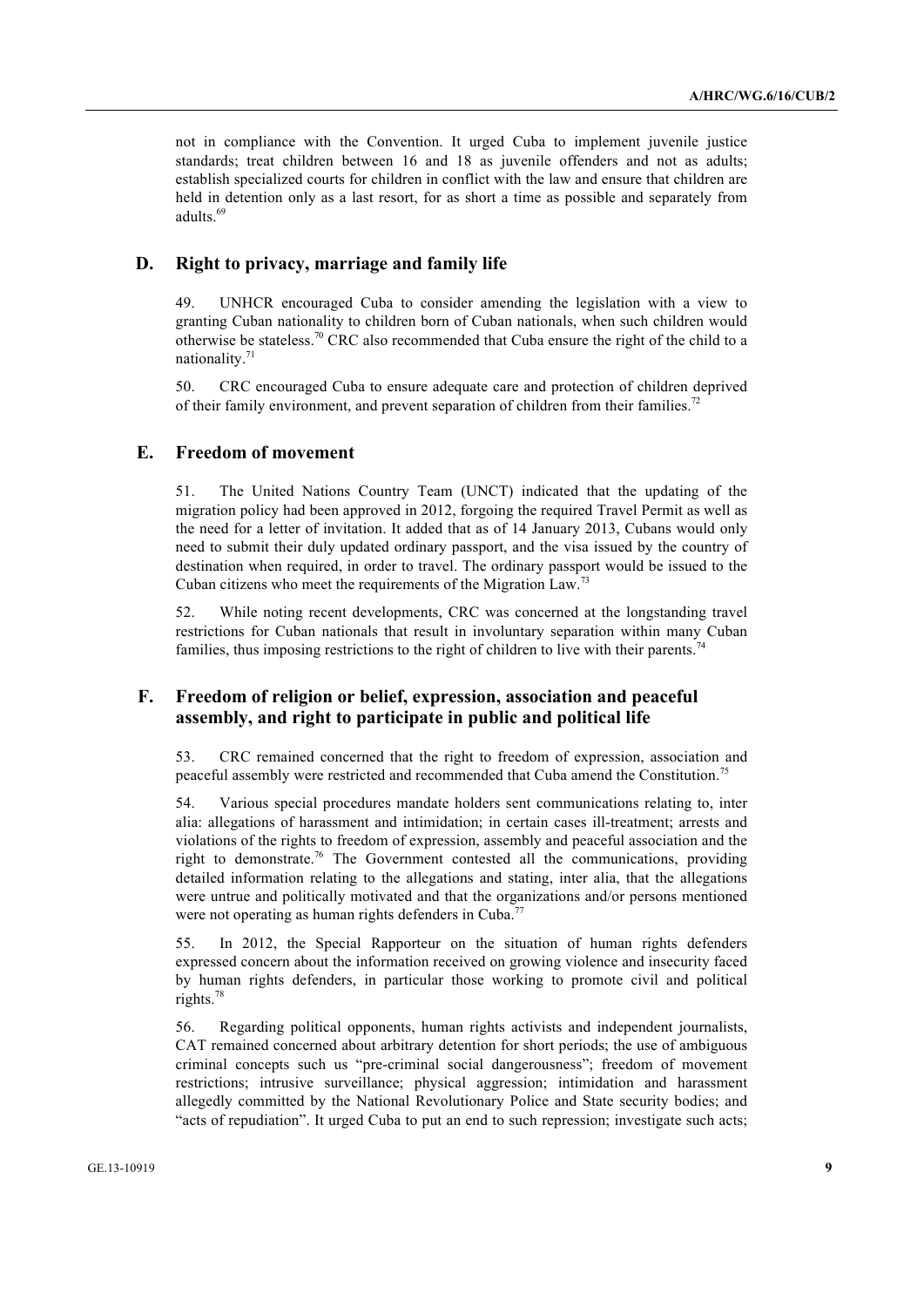protect all persons from intimidation or violence as a result of their freedom of opinion and expression and their right of association and peaceful assembly; and authorize the registration of human rights NGOs in the Register of National Association.79

57. The United Nations Educational, Scientific and Cultural Organization (UNESCO) recorded no killing of journalists and media workers between 2008 and 2011. However, it indicated that intimidation, arrest, and imprisonment of journalists continued to be reported.<sup>80</sup>

58. UNESCO encouraged Cuba to introduce a freedom of information law;<sup>81</sup> decriminalize defamation; $82$  allow journalists and media workers to practice the profession in a safe, free, independent and pluralistic media environment $83$  and allow for selfregulation of the media.<sup>84</sup>

59. CRC recommended respecting the independence of civil society.<sup>85</sup>

#### **G. Right to work and to just and favourable conditions of work**

60. According to the United Nations Country Team (UNCT), in fostering non-State forms of management as an employment alternative, in a context of restructuring the State's labour force, specific measures were established and regulations relaxed. It added that Cuba also decided to further expand categories of private jobs.<sup>86</sup>

61. While noting Cuba's information that the existence of only one trade union was not imposed and it was constituted by a decision taken freely by workers, the ILO Committee of Experts stressed that trade union pluralism must remain possible and that the law must not institutionalize a factual monopoly. The ILO Committee of Experts requested Cuba to ensure that all workers, without distinction, are able to establish and join organizations of their own choosing and to amend the Labour Code accordingly.<sup>87</sup>

#### **H. Right to social security and to an adequate standard of living**

62. CERD, aware of the economic obstacles that the country faces, noted with appreciation the advances that Cuba had made towards achieving the Millennium Development Goals (MDGs) and was pleased to see that several of the targets had already been reached and that significant progress had been made towards attaining others.<sup>88</sup>

63. UNCT indicated that Cuba had maintained a high human development rate. Cuba was a developing country which had achieved several MDGs long before these goals were agreed to in an international forum. The main challenges were in terms of quality and sustainability in what had already been achieved. UNCT stated that the three goals where Cuba considered progress insufficient to reach the target were the reduction of maternal mortality; improvement at the lives of slum-dwellers by 2020; and access to information and communications technologies.<sup>89</sup>

64. CRC called upon Cuba to establish a monitoring mechanism to avoid growing disparities among families and children.<sup>90</sup>

65. UNCT indicated that the Cuban population was aging rapidly. In 2011 18.1 per cent of the total population were persons of 65 years or older and this figure was expected to reach 30.8 per cent in 2030, of which 54 per cent would be women. Additionally the fertility rate dropped to less than the replacement level fertility since 1978. The low birth rates and rising life expectancy were leading to a rapid aging and a decline in working age population. Consequently an important concern was the rising dependency ratio, and its implications for public policies and services in particular care policies for the elderly.<sup>91</sup>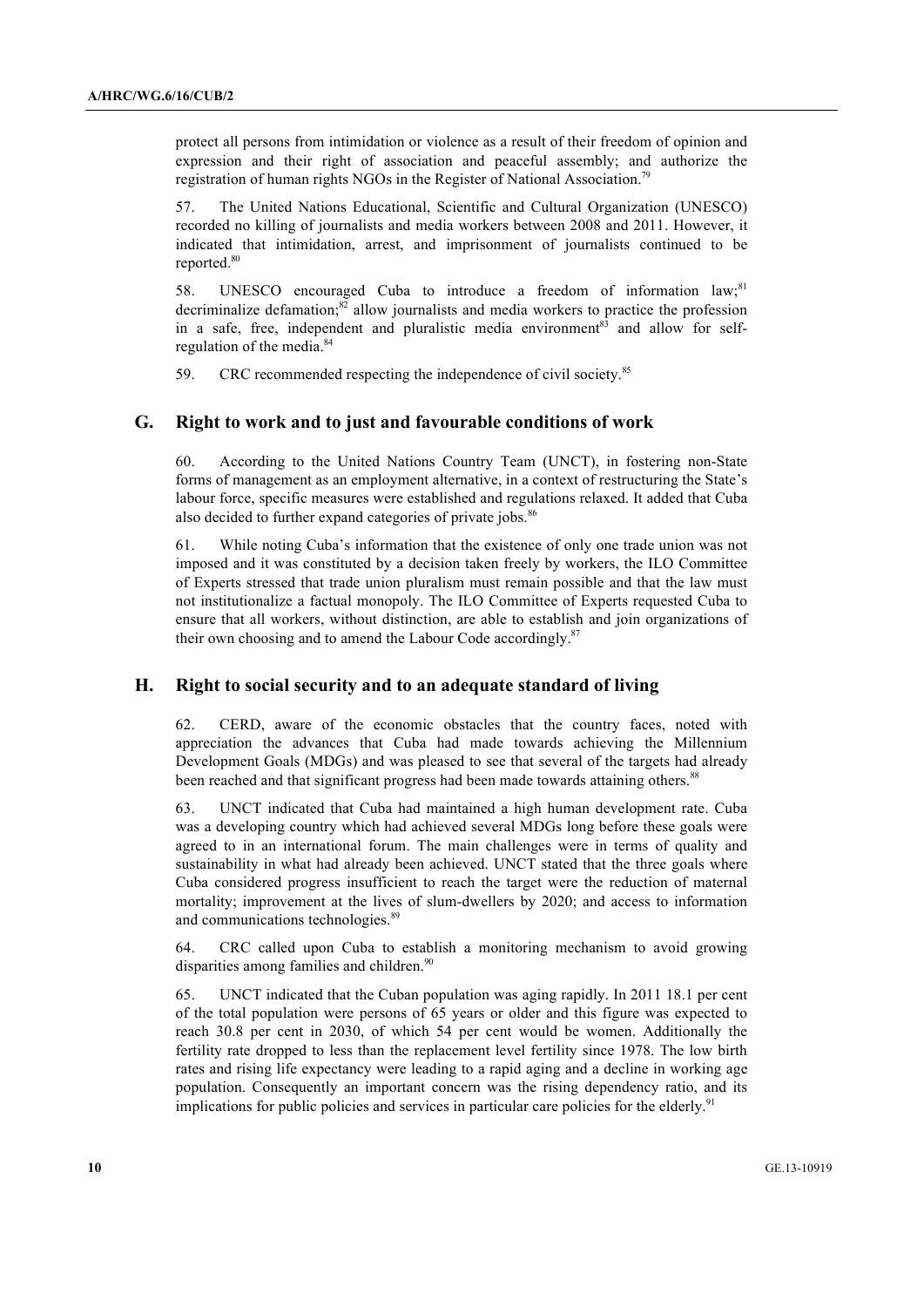66. The Food and Agricultural Organization of the United Nations (FAO) stated in 2012 that Cuba had succeeded in eradicating the scourge of hunger. $92$ 

67. According to the United Nations Children's Fund (UNICEF), the proportion of the population using improved sources of drinking water in 2008 was 96 per cent in urban areas and 89 per cent in rural areas.<sup>93</sup>

### **I. Right to health**

68. CRC welcomed achievements regarding the universal provision of basic health care as well as health-care indicators but was concerned about high maternal mortality in Ciego de Avila; high infant and child mortality in Isla de la Juventud; and abortions among adolescent girls, particularly those of 13 years of age. It encouraged addressing gaps in geographic localities; and strengthening its awareness-raising programmes on sexual and reproductive health education for adolescents.<sup>94</sup>

69. According to UNICEF, in 2010 the mortality rate for children aged under 5 years was 6 per  $1,000$ .<sup>9</sup>

### **J. Right to education**

70. UNESCO noted that primary education was compulsory and universal between 6 and 11 years of age. It added that the political will to develop an education of quality for all without exclusion was demonstrated by the fact that the budget for education had been multiplied by more than one third since 2000 and was still increasing.<sup>96</sup>

71. UNESCO also noted that there are schools in the most remote areas, even for just one isolated or hospitalized student. It added that when students cannot go to school by themselves, there are some mobile teachers. For those who drop out of school before completing nine years of basic education, options exist to encourage them to continue their studies.<sup>97</sup>

72. According to UNICEF, the adult literacy rate is 100 per cent and the enrolment rate in primary education was 100 per cent between 2005 and 2010.<sup>98</sup>

73. UNESCO indicated that Cuba was often shown as a good example in education. It noted that detailed analyses of the Latin American Laboratory for the Evaluation of Educational Quality (LLECE) study data revealed several factors in Cuba's success, including universal day care, more prevalence of home educational activities, smaller class sizes, higher levels of school and classroom material resources, better-trained teachers, greater parental involvement in school, a strong classroom disciplinary climate and relatively few multigrade or ability-grouped classes.

74. UNESCO further stated that the State maintained a broad scholarship system for students and provided the workers with multiple opportunities to study to attain the highest possible amount of knowledge and skills.<sup>100</sup>

# **K. Cultural rights**

75. UNESCO noted that civil society was recognized as a key player in Cuba's cultural life and played an active role at local level through its work with the Houses of Culture and the People's Councils.<sup>101</sup>

76. UNESCO indicated that Cuba should further strengthen capacities to develop the cultural sector at the local level, in conformity with the economic model. It added that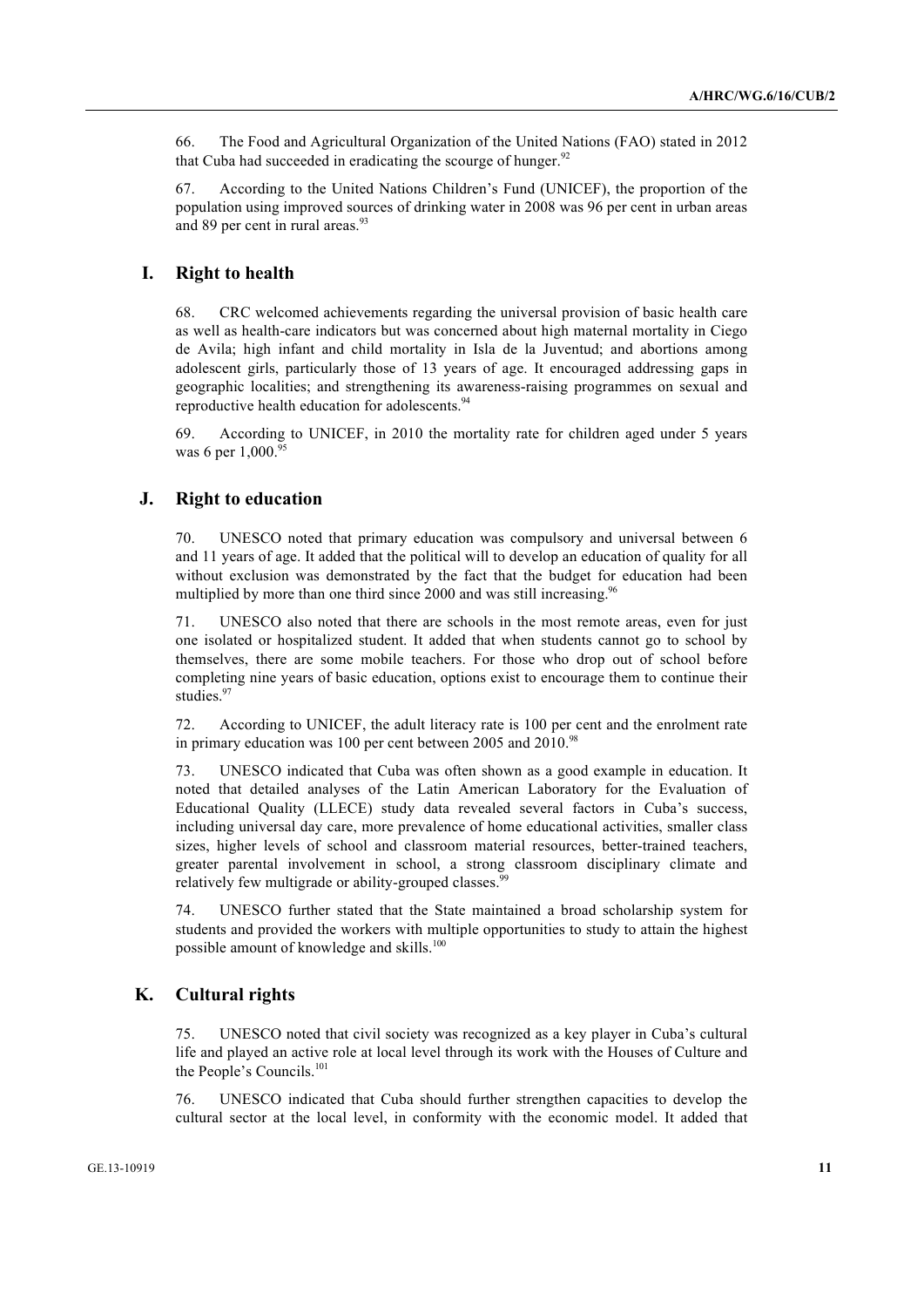initiatives by the youth should also be supported. Special attention should also be paid to local needs and to the cultural approach to prevent conflict, in particular violence against women $102$ 

#### **L. Persons with disabilities**

77. While acknowledging efforts to guarantee the rights of children with disabilities, CRC recommended that Cuba promote inclusive education of children with all forms of disabilities; adopt a law prohibiting discrimination against persons with disabilities, particularly children; and review existing policies and practices in relation to children with disabilities.<sup>103</sup>

#### **M. Migrants, refugees and asylum seekers**

78. CERD took note of initiatives to amend the legislation on migration and recommended that Cuba amend its legislation on migration and the status of foreigners as well as its laws on citizenship in order to prevent statelessness.<sup>104</sup> CERD was concerned about the lack of an enabling legal framework for the local integration of persons present in Cuba who required international protection and indicated that Cuba should adopt legislative and administrative measures to guarantee protection of refugees, asylum seekers and stateless persons.<sup>105</sup>

79. UNHCR noted that neither legislation nor any kind of national refugee status determination mechanism existed. It added that UNHCR mandate recognition was therefore the only avenue by which persons could access international protection.<sup>106</sup>

80. UNHCR indicated that by 17 September 2012, there were 64 refugees recognized under UNHCR mandate lacking legal status. It noted that Cuba hosted 360 refugees, considered temporary residents, who were students on scholarships funded by Cuba. However, UNHCR added that local integration was not an option for refugees.<sup>107</sup>

81. UNHCR further stated that Cuba observed the non-refoulement principle and offered "de facto" temporary protection to refugees recognized under UNHCR mandate, until such time as they were resettled in a third country.<sup>108</sup> It added that even though refugees did not have a regularized migration status, they had access to health and education.<sup>109</sup>

82. UNHCR made reference to the accepted universal periodic review (UPR) recommendation on action to align, strengthen and make legislation compatible with Cuba's international obligations. It recommend that Cuba establish legal and administrative rules or procedures to protect non-citizens, including migrants, at risk of persecution and/or torture in their country of origin, and urged Cuba to fully respect the principle of nonrefoulement.<sup>110</sup>

83. UNHCR encouraged Cuba to accord refugees similar treatment to that which was granted to alien permanent residents and to allow refugees to work on a self-employed basis.<sup>111</sup>

84. In 2012, UNHCR noted with interest the arrival of asylum seekers whose cases were assessed on an emergency basis in order to prevent their refoulement.<sup>112</sup> It recommended that Cuba consider granting mandate refugees, during the period of their stay, the migration status of temporary residents and provide them with documentation.<sup>113</sup>

85. UNHCR recommended that Cuba establish official identification and referral mechanisms for persons in need of international protection.<sup>114</sup>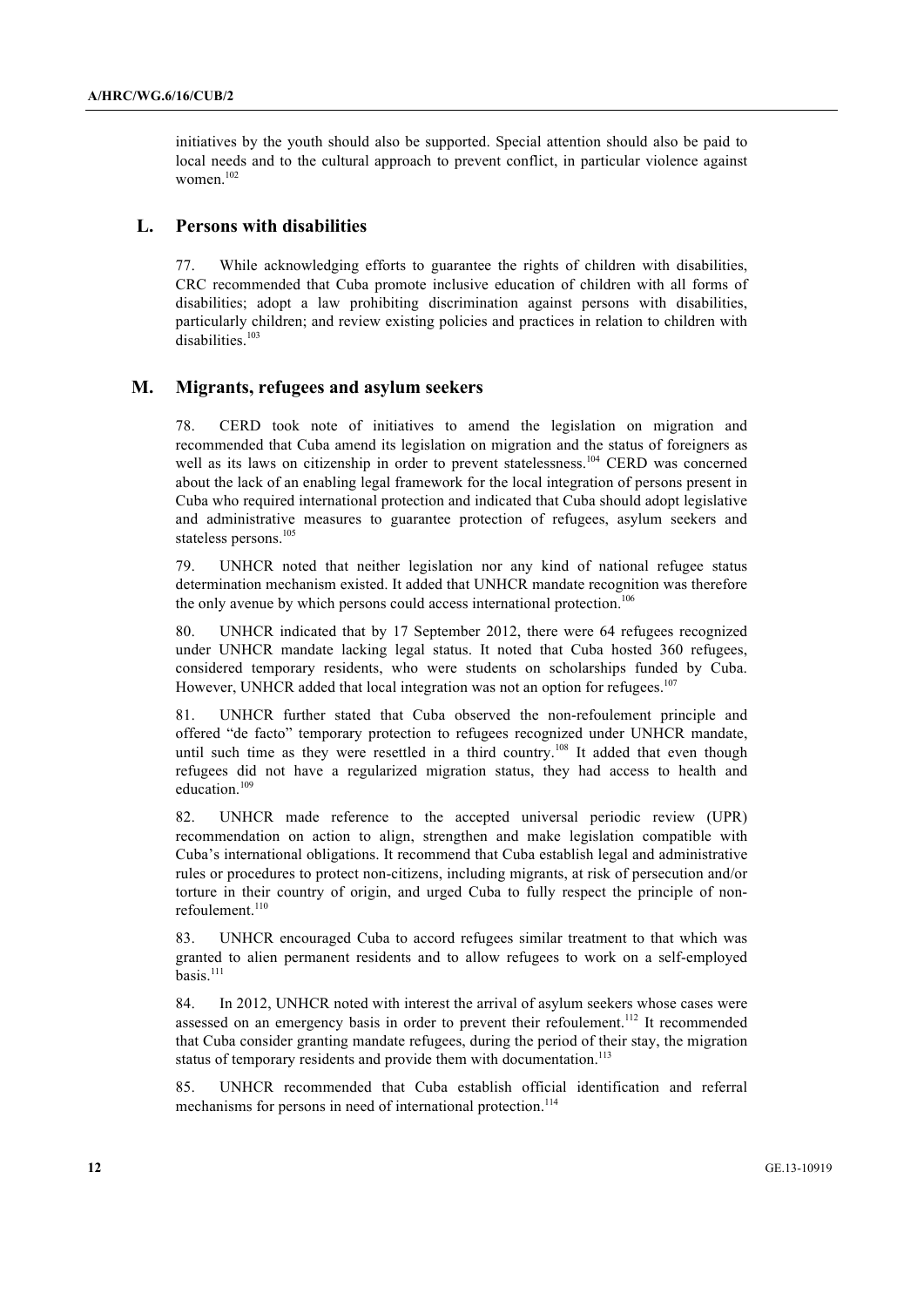86. CAT was concerned about the lack of a legal framework to protect refugees, asylum seekers and stateless persons as well as the fact that de facto temporary protection did not include the recognition of refugee status. It also noted with concern that, although refugees and asylum seekers had access to free health services and education, they were unable to obtain a work permit and had no access to housing and other public services. CAT recommended that Cuba protect refugees, asylum seekers and stateless persons, facilitate their local integration and amend the legislation governing migration.<sup>115</sup> CERD made a similar recommendation.<sup>116</sup>

87. UNHCR was not aware of any measures to protect victims of trafficking, particularly those who might face security risks if returned to their countries of origin. It encouraged Cuba to inform victims of trafficking of their right to seek asylum and recommended that Cuba establish official identification and referral mechanisms for persons in need of international protection. UNHCR stands ready to assist the Government in establishing such mechanisms. $117$ 

### **N. Right to development**

88. After taking note of the report of the Secretary-General on the implementation of General Assembly resolution 66/6, in 2012, the Assembly adopted resolution 67/4 on the "Necessity of ending the economic, commercial and financial embargo imposed by the United States of America against Cuba". In its submission, UNCT noted that the embargo had a direct impact on the human development context.<sup>118</sup>

89. UNCT indicated that Cuba's first United Nations Development Assistance Framework- UNDAF (2008–2012) addressed five key areas: Local Human Development, Natural Disaster and Risk Mitigation, Environment and Energy, Health and Food security. It added that Cuba agreed to extend the current UNDAF to fully align the new programming cycle with the Economic and Social Policy Guidelines. The second UNDAF  $(2014–2018)$  would be critical to substantively contribute to national development.<sup>119</sup>

#### *Notes*

- $1$  Unless indicated otherwise, the status of ratifications of instruments listed in the table may be found on the official website of the United Nations Treaty Collection database, Office of Legal Affairs of the United Nations Secretariat, http://treaties.un.org/. Please also refer to the United Nations compilation on Cuba from the previous cycle (A/HRC/WG.6/4/CUB/2).
- <sup>2</sup> The following abbreviations have been used for this document:

| <b>ICERD</b>      | International Convention on the Elimination of All Forms of Racial Discrimination |
|-------------------|-----------------------------------------------------------------------------------|
| <b>ICESCR</b>     | International Covenant on Economic, Social and Cultural Rights                    |
| <b>OP-ICESCR</b>  | Optional Protocol to ICESCR                                                       |
| <b>ICCPR</b>      | International Covenant on Civil and Political Rights                              |
| <b>ICCPR-OP1</b>  | Optional Protocol to ICCPR                                                        |
| <b>ICCPR-OP 2</b> | Second Optional Protocol to ICCPR, aiming at the abolition of the death penalty   |
| <b>CEDAW</b>      | Convention on the Elimination of All Forms of Discrimination against Women        |
| <b>OP-CEDAW</b>   | Optional Protocol to CEDAW                                                        |
| <b>CAT</b>        | Convention against Torture and Other Cruel, Inhuman or Degrading Treatment or     |
|                   | Punishment                                                                        |
| OP-CAT            | Optional Protocol to CAT                                                          |
| <b>CRC</b>        | Convention on the Rights of the Child                                             |
| <b>OP-CRC-AC</b>  | Optional Protocol to CRC on the involvement of children in armed conflict         |
| OP-CRC-SC         | Optional Protocol to CRC on the sale of children, child prostitution and child    |
|                   | pornography                                                                       |
| OP-CRC-IC         | Optional Protocol to CRC on a communications procedure                            |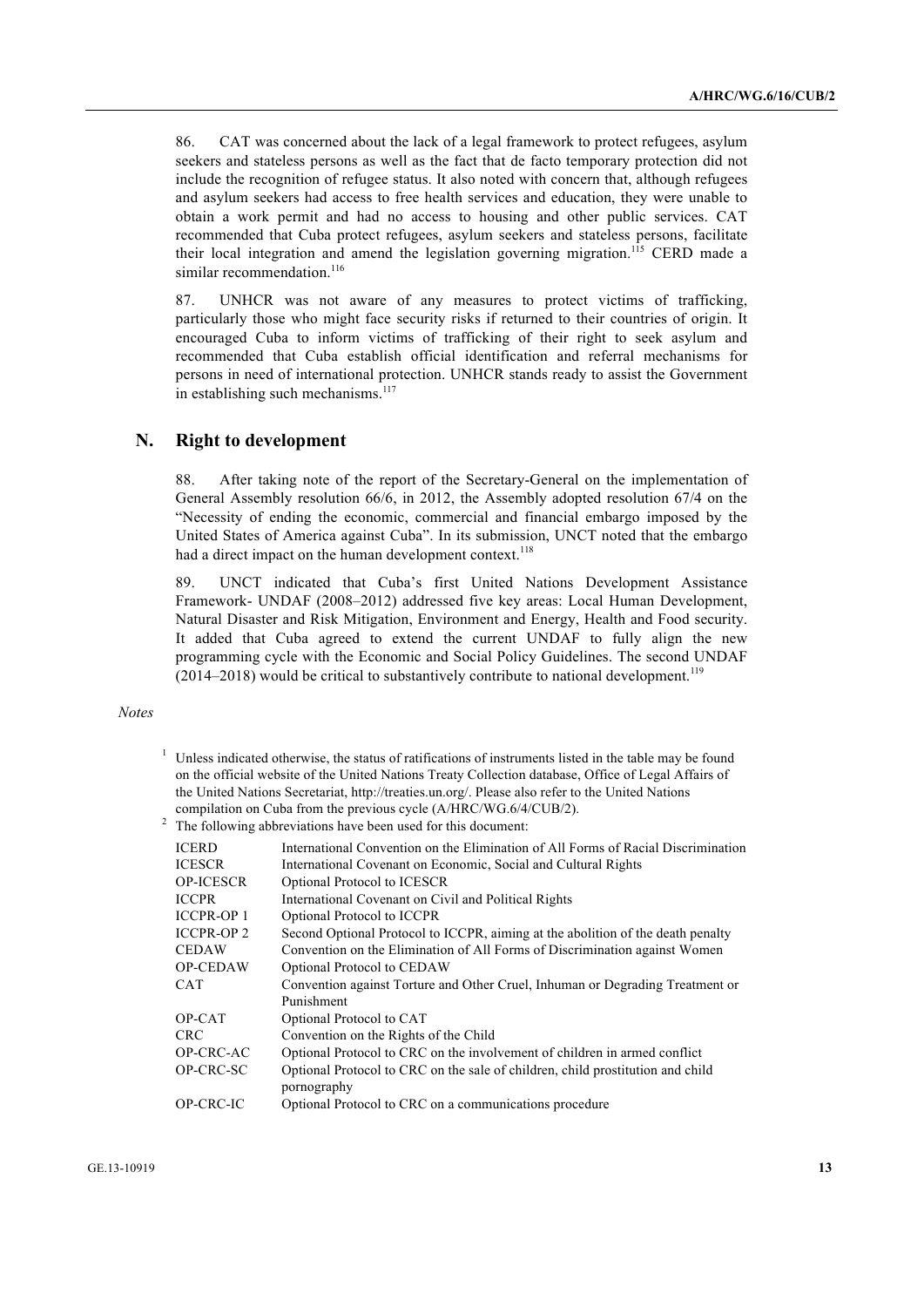| <b>ICRMW</b>   | International Convention on the Protection of the Rights of All Migrant Workers |
|----------------|---------------------------------------------------------------------------------|
|                | and Members of Their Families                                                   |
| <b>CRPD</b>    | Convention on the Rights of Persons with Disabilities                           |
| <b>OP-CRPD</b> | Optional Protocol to CRPD                                                       |
| <b>CPED</b>    | International Convention for the Protection of All Persons from Enforced        |
|                | Disappearance                                                                   |

- Individual complaints: ICCPR-OP 1, art 1; OP-CEDAW, art. 1; OP-CRPD, art. 1; OP-ICESCR, art. 1; OP-CRC-IC, art.5; ICERD, art. 14; CAT, art. 22; ICRMW, art. 77; and CPED, art. 31. Inquiry procedure: OP-CEDAW, art. 8; CAT, art. 20; CPED, art. 33; OP-CRPD, art. 6; OP-ICESCR, art. 11; and OP-CRC-IC, art. 13. Inter-State complaints: ICCPR, art. 41; ICRMW, art. 76; CPED, art. 32; CAT, art. 21; OP-ICESCR, art. 10; and OP-CRC-IC, art. 12. Urgent action: CPED, art. 30.
- <sup>4</sup> Geneva Convention for the Amelioration of the Condition of the Wounded and Sick in Armed Forces in the Field (First Convention); Geneva Convention for the Amelioration of the Condition of Wounded, Sick and Shipwrecked Members of Armed Forces at Sea (Second Convention); Geneva Convention relative to the Treatment of Prisoners of War (Third Convention); Geneva Convention relative to the Protection of Civilian Persons in Time of War (Fourth Convention); Protocol Additional to the Geneva Conventions of 12 August 1949, and relating to the Protection of Victims of International Armed Conflicts (Protocol I); Protocol Additional to the Geneva Conventions of 12 August 1949, and relating to the Protection of Victims of Non-International Armed Conflicts (Protocol II). For the official status of ratifications, see Federal Department of Foreign Affairs of Switzerland, at www.eda.admin.ch/eda/fr/home/topics/intla/intrea/chdep/warvic.html.
- <sup>5</sup> International Labour Organization Convention No. 29 concerning Forced or Compulsory Labour; Convention No. 105 concerning the Abolition of Forced Labour; Convention No. 87 concerning Freedom of Association and Protection of the Right to Organise; Convention No. 98 concerning the Application of the Principles of the Right to Organise and to Bargain Collectively; Convention No. 100 concerning Equal Remuneration for Men and Women Workers for Work of Equal Value; Convention No. 111 concerning Discrimination in Respect of Employment and Occupation; Convention No. 138 concerning Minimum Age for Admission to Employment.
- <sup>6</sup> Protocol Additional to the Geneva Conventions of 12 August 1949, and relating to the Adoption of an Additional Distinctive Emblem (Protocol III).
- <sup>7</sup> Protocol to Prevent, Suppress and Punish Trafficking in Persons, Especially Women and Children, supplementing the United Nations Convention against Transnational Organized Crime.
- <sup>8</sup> 1951 Convention relating to the Status of Refugees and its 1967 Protocol, 1954 Convention relating to the Status of Stateless Persons and 1961 Convention on the Reduction of Statelessness.
- <sup>9</sup> International Labour Organization Convention No.182, concerning Worst form of Child Labor Convention.
- <sup>10</sup> International Labour Organization Convention No.169, concerning Indigenous and Tribal Peoples in Independent Countries and International Labour Organization Convention No.189 concerning Decent Work for Domestic Workers.
- <sup>11</sup> Concluding observations of the Committee on the Elimination of Racial Discrimination (CERD/C/CUB/CO/14-18), paras. 17, 19 and 21; concluding observations of the Committee on the Rights of the Child (CRC/C/CUB/CO/2), paras. 31, 42, 57 and 58; and concluding observations of the Committee against Torture (CAT/C/CUB/CO/2), paras. 9, 13, 14 and 29. See also UNHCR submission to the UPR on Cuba, p. 3.
- <sup>12</sup> UNHCR submission to the UPR on Cuba, p. 1.
- $^{13}$  CRC/C/CUB/CO/2, para. 23.
- $^{14}$  CERD/C/CUB/CO/14-18, para. 23.
- <sup>15</sup> Ibid., para. 26.
- $^{16}$  CAT/C/CUB/CO/2, para. 28.
- <sup>17</sup> UNHCR submission to the UPR on Cuba, p. 1.<br><sup>18</sup> CERD/C/CUR/CO/14, 18, para 20
- $^{18}$  CERD/C/CUB/CO/14-18, para. 20.<br> $^{19}$  Ibid. para. 11
- $\frac{19}{20}$  Ibid., para. 11.
- $^{20}$  Ibid., para. 10.
- CRC/C/CUB/CO/2, 1 para. 7. See also CRC/C/CUB/CO/2, para. 37.
- <sup>22</sup> ILO Committee of Experts on the Application of Conventions and Recommendations, Observation concerning ILO Freedom of Association and Protection of the Right to Organise Convention, 1948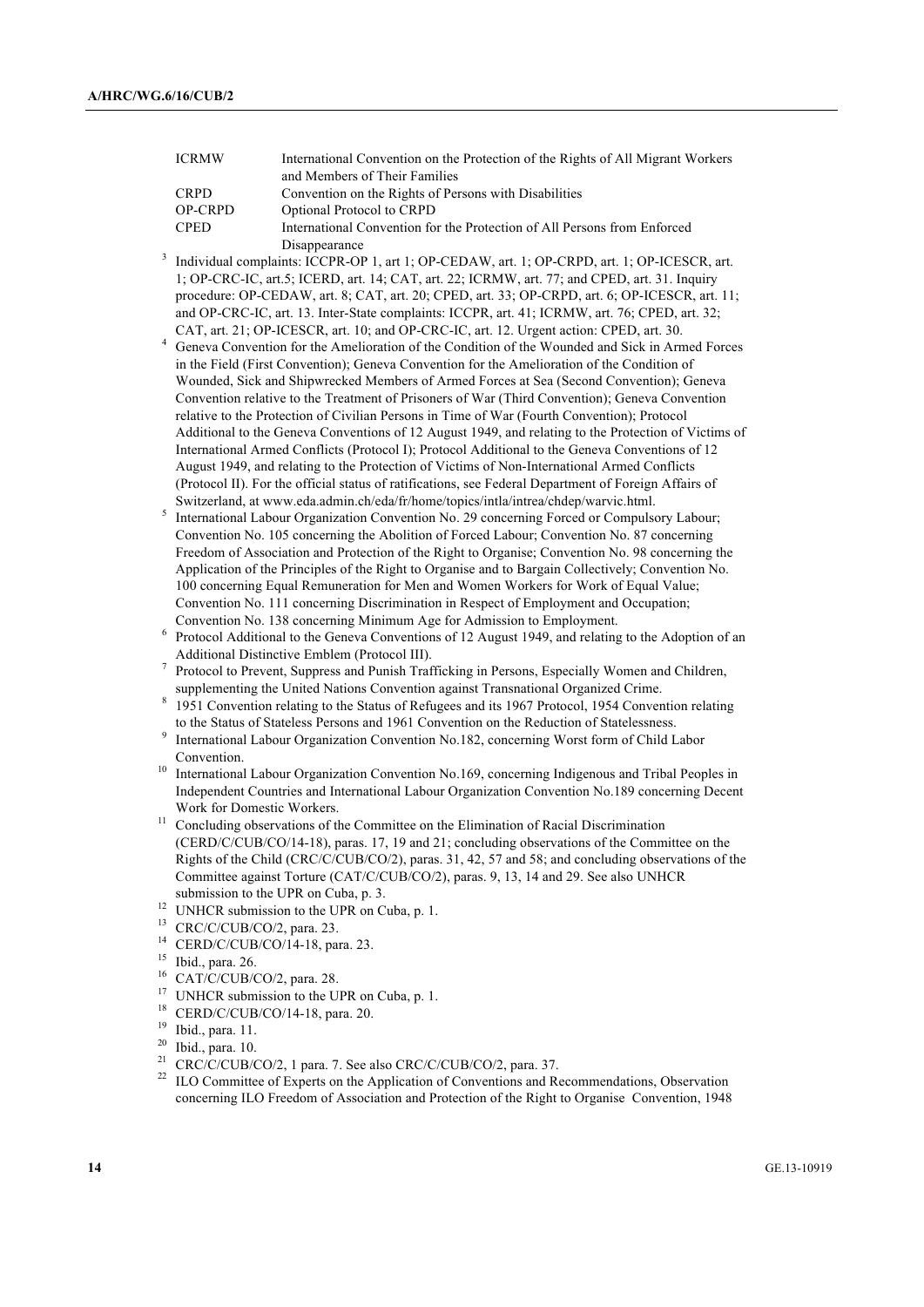(No. 87), adopted 2011, published 101st ILC session (2012), tenth paragraph, available from http://www.ilo.org/dyn/normlex/en/f?p=1000:13100:0::NO:13100:P13100\_COMMENT\_ ID:2698638.

- <sup>23</sup> CRC/C/CUB/CO/2, paras. 22–23.
- Ibid., paras. 26–27.
- <sup>25</sup> CRC/C/CUB/CO/2, para. 13; CERD/C/CUB/CO/14-18, para. 13; and CAT/C/CUB/CO/2, para. 25.
- CERD/C/CUB/CO/14-18, para. 4.
- Ibid., para. 5.
- Ibid., para. 13.
- <sup>29</sup> CAT/C/CUB/CO/2, para. 13.
- CAT/C/CUB/CO/2, 30 para. 16. See also CAT/C/CUB/CO/2, para. 13.
- CRC/C/CUB/CO/2, paras. 8–9.
- UNCT submission to the UPR on Cuba, paras. 3–6.
- Ibid., para. 7.
- CRC/C/CUB/CO/2, paras. 10–11.
- <sup>35</sup> CAT/C/CUB/CO/2, para. 5.
- CERD/C/CUB/CO/14-18, para. 6.
- <sup>37</sup> UNESCO submission to the UPR Cuba, para. 34.
- <sup>38</sup> The following abbreviations have been used for this document:

| <b>CERD</b>  | Committee on the Elimination of Racial Discrimination        |
|--------------|--------------------------------------------------------------|
| <b>CEDAW</b> | Committee on the Elimination of Discrimination against Women |
| <b>CAT</b>   | Committee against Torture                                    |
| <b>CRC</b>   | Committee on the Rights of the Child                         |
| <b>CRPD</b>  | Committee on the Rights of Persons with Disabilities         |
| <b>CED</b>   | Committee on Enforced Disappearances                         |

- CERD/C/CUB/CO/14-18, para. 27.
- CAT/C/CUB/CO/2, para. 32.
- Ibid., para. 6.
- 42 2013 OHCHR Report on Activities and Results (forthcoming).
- CRC/C/CUB/CO/2, paras. 24–25.
- CERD/C/CUB/CO/14-18, para. 12.
- Ibid., para. 14.
- Ibid., para. 10.
- Ibid., para. 15.
- Draft resolution A/67/L.2; A/RES/67/176; A/67/PV.60; GA/11331, 111-41-34, annex 13, available at http://www.un.org/News/Press/docs//2012/ga11331.doc.htm.
- CAT/C/CUB/CO/2, para. 14.
- CERD/C/CUB/CO/14-18, para. 12.
- CAT/C/CUB/CO/2, para. 15.
- Ibid., para. 7.
- Ibid., para. 10.
- Ibid., para. 19.
- Ibid., para. 11.
- Ibid., para. 12.
- CRC/C/CUB/CO/2, paras. 36–37.
- Ibid., para. 38.
- Ibid., paras. 20–21.
- Ibid., paras. 52–53.
- Ibid., paras. 50–51.
- Ibid., para. 56.
- 
- CERD/C/CUB/CO/14-18, para. 16.
- CAT/C/CUB/CO/2, para. 18.
- Ibid., para. 22.
- Ibid., para. 8.
- Ibid., paras. 16 and 17.
- Ibid., para. 24.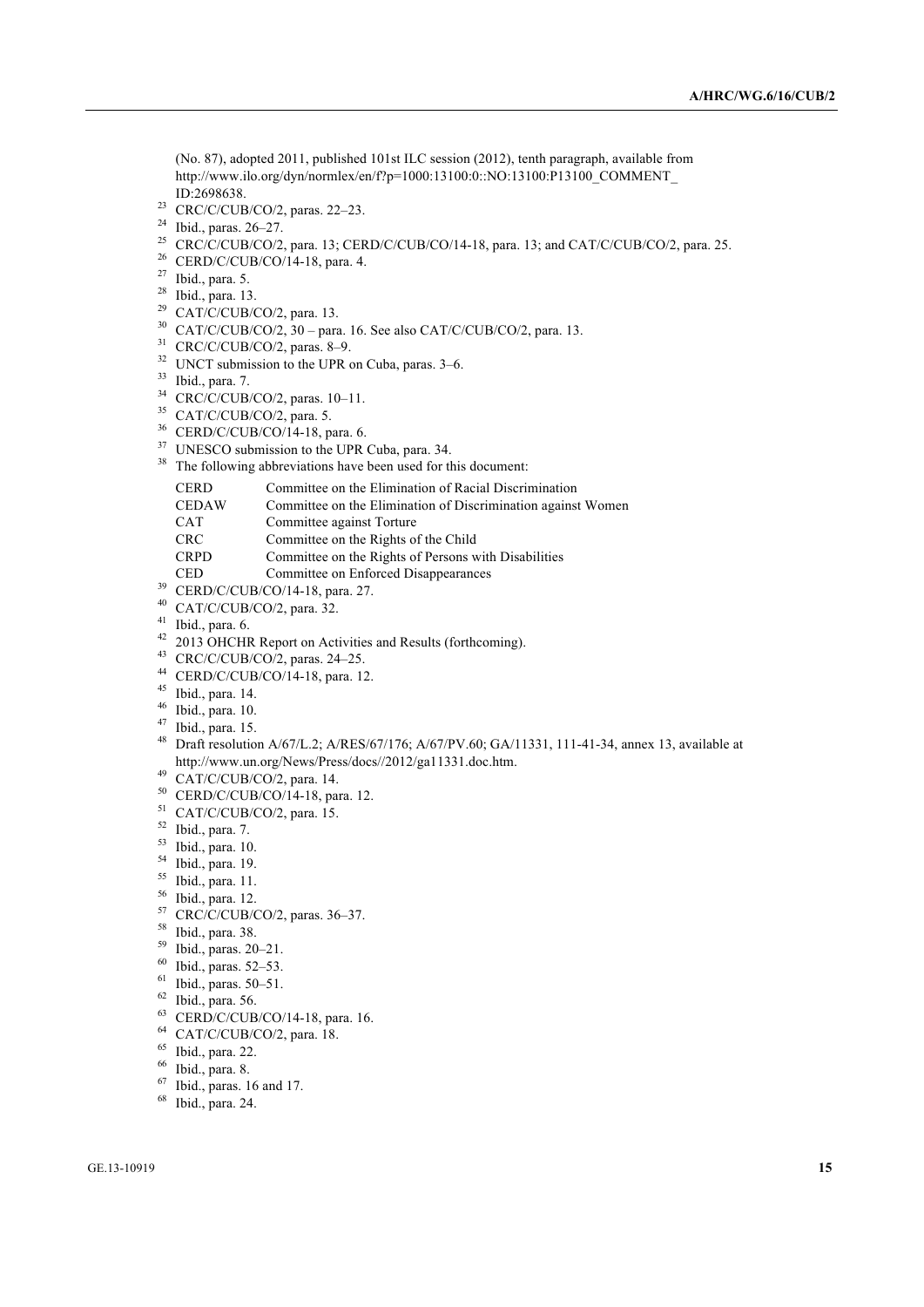- $^{69}$  CRC/C/CUB/CO/2, paras. 54–55.<br> $^{70}$  UNHCP submission to the UPP s
- UNHCR submission to the UPR on Cuba, p. 6.
- <sup>71</sup> CRC/C/CUB/CO/2, para. 31.
- <sup>72</sup> Ibid., para. 40.
- $73$  UNCT submission to the UPR Cuba, para. 11.
- <sup>74</sup> CRC/C/CUB/CO/2, para. 41.
- <sup>75</sup> Ibid., paras. 32–33.
- <sup>76</sup> A/HRC/13/22/Add.1 y Corr.1, párrs. 653 a 655; A/HRC/14/23/Add.1, párrs. 573 a 583, 592 a 600, y 610 a 616; A/HRC/16/44/Add.1, párrs. 664 a 669; A/HRC/18/51 y Corr.1, pág. 64; A/HRC/19/44, págs. 72, 139 y 144; A/HRC/20/30, págs. 39 y 48; A/HRC/21/49, pág. 13. También A/HRC/WGAD/2012/23.
- <sup>77</sup> A/HRC/13/22/Add.1 y Corr.1, párrs. 656 a 664; A/HRC/14/23/Add.1, párrs. 584 a 591, 601 a 609, y 617 a 630; A/HRC/16/44/Add.1, párrs. 670 a 683; A/HRC/18/51 y Corr.1, pág. 64; A/HRC/19/44, págs. 72, 139, 144 y 151; A/HRC/20/30, págs. 39 y 48; A/HRC/21/49, pág. 13. También A/HRC/WGAD/2012/23.
- <sup>78</sup> A/HRC/19/55/Add.2, párr. 95.
- <sup>79</sup> CAT/C/CUB/CO/2, para. 20.
- <sup>80</sup> UNESCO submission to the UPR on Cuba, para. 47.
- <sup>81</sup> Ibid., para. 54.
- <sup>82</sup> Ibid., para. 53.
- <sup>83</sup> Ibid., para. 56.
- <sup>84</sup> Ibid., para. 55.
- <sup>85</sup> CRC/C/CUB/CO/2, paras. 18–19.
- <sup>86</sup> UNCT submission to the UPR on Cuba, para. 10.
- <sup>87</sup> ILO Committee of Experts on the Application of Conventions and Recommendations, Observation concerning ILO Freedom of Association and Protection of the Right to Organise Convention, 1948 (No.87), adopted 2011, published 101st ILC session (2012), eighth paragraph, available from http://www.ilo.org/dyn/normlex/en/f?p=1000:13100:0::NO:13100:P13100\_COMMENT\_ ID:2698638.
- 88 CERD/C/CUB/CO/14-18, para. 8.
- <sup>89</sup> UNCT submission to the UPR on Cuba, para. 1.
- <sup>90</sup> CRC/C/CUB/CO/2, para. 49.
- <sup>91</sup> UNCT submission to the UPR on Cuba, para. 2.
- <sup>92</sup> FAO, *Panorama de la Seguridad Alimentaria y Nutricional en América Latina y el Caribe 2012*, pág. 31. Disponible en www.fao.org/alc/file/media/pubs/2012/panorama.pdf.
- <sup>93</sup> UNICEF, *Estado Mundial de la Infancia 2012: Niñas y niños en un mundo urbano*, pág. 96. Disponible en www.unicef.org/spanish/sowc/files/SOWC\_2012-Main\_Report\_SP.pdf.
- <sup>94</sup> CRC/C/CUB/CO/2, paras. 45–46.
- <sup>95</sup> UNICEF, *Estado Mundial de la Infancia 2012: Niñas y niños en un mundo urbano* (nota 94 *supra*), pág. 88.
- <sup>96</sup> UNESCO submission to the UPR Cuba, paras. 24 and 25.
- <sup>97</sup> Ibid., para. 30.
- <sup>98</sup> UNICEF, *Estado Mundial de la Infancia 2012: Niñas y niños en un mundo urbano* (nota 94 *supra*), pág. 88.
- <sup>99</sup> UNESCO submission to the UPR on Cuba, para. 23.
- <sup>100</sup> Ibid., para. 7.
- <sup>101</sup> Ibid., para. 42.
- <sup>102</sup> Ibid., para. 52.
- <sup>103</sup> CRC/C/CUB/CO/2, paras. 43–44.
- <sup>104</sup> CERD/C/CUB/CO/14-18, para. 18.
- <sup>105</sup> Ibid., para. 19.
- <sup>106</sup> UNHCR submission to the UPR on Cuba, p. 2.
- <sup>107</sup> Ibid., pp. 2 and 4.
- <sup>108</sup> Ibid., p. 2.
- <sup>109</sup> Ibid., p. 2.
- <sup>110</sup> Ibid., p. 3.